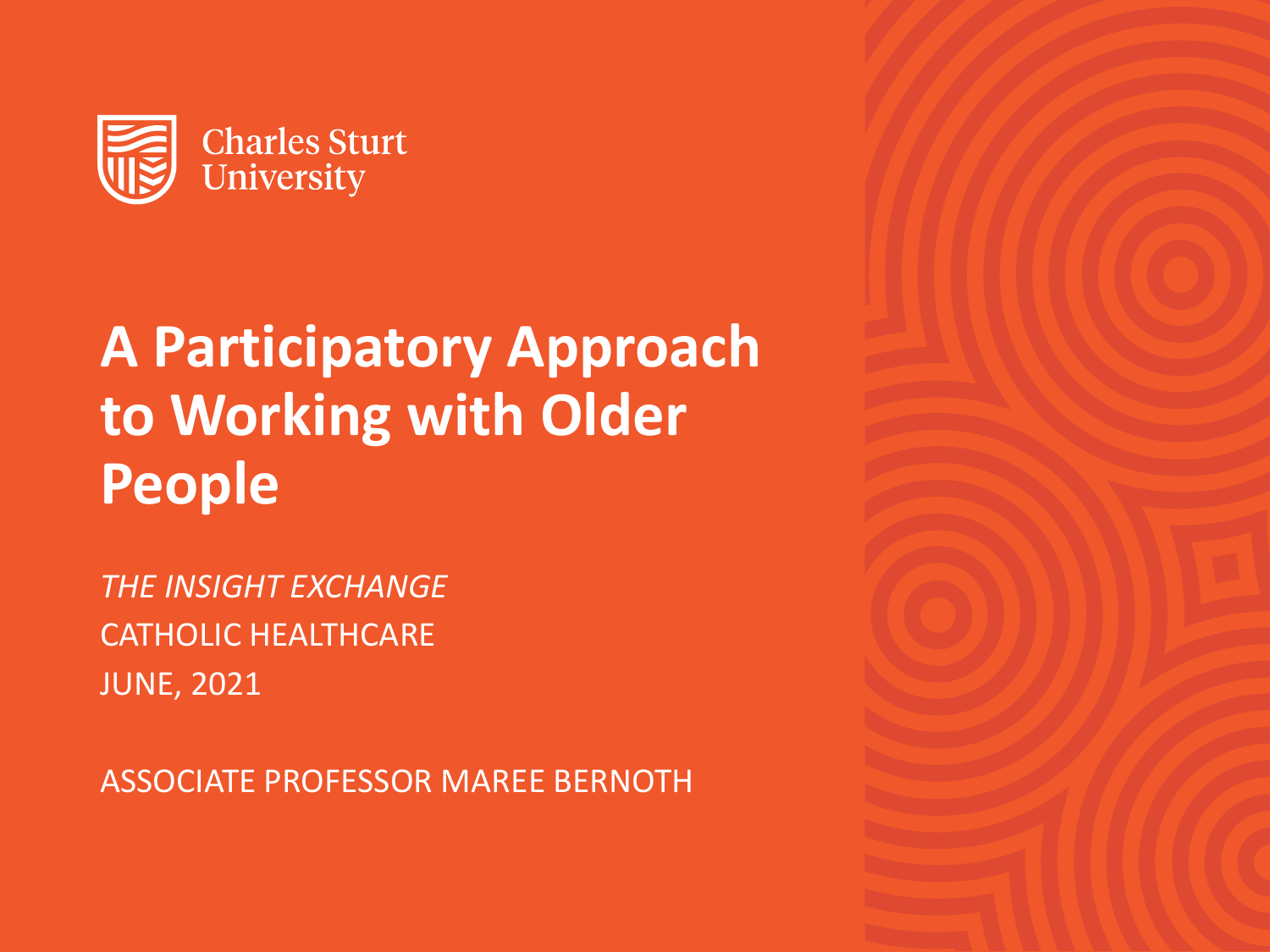Acknowledgement of country

Yindyamarra winhanganha – *The wisdom of respectfully knowing how to live well in a world worth living in.* 

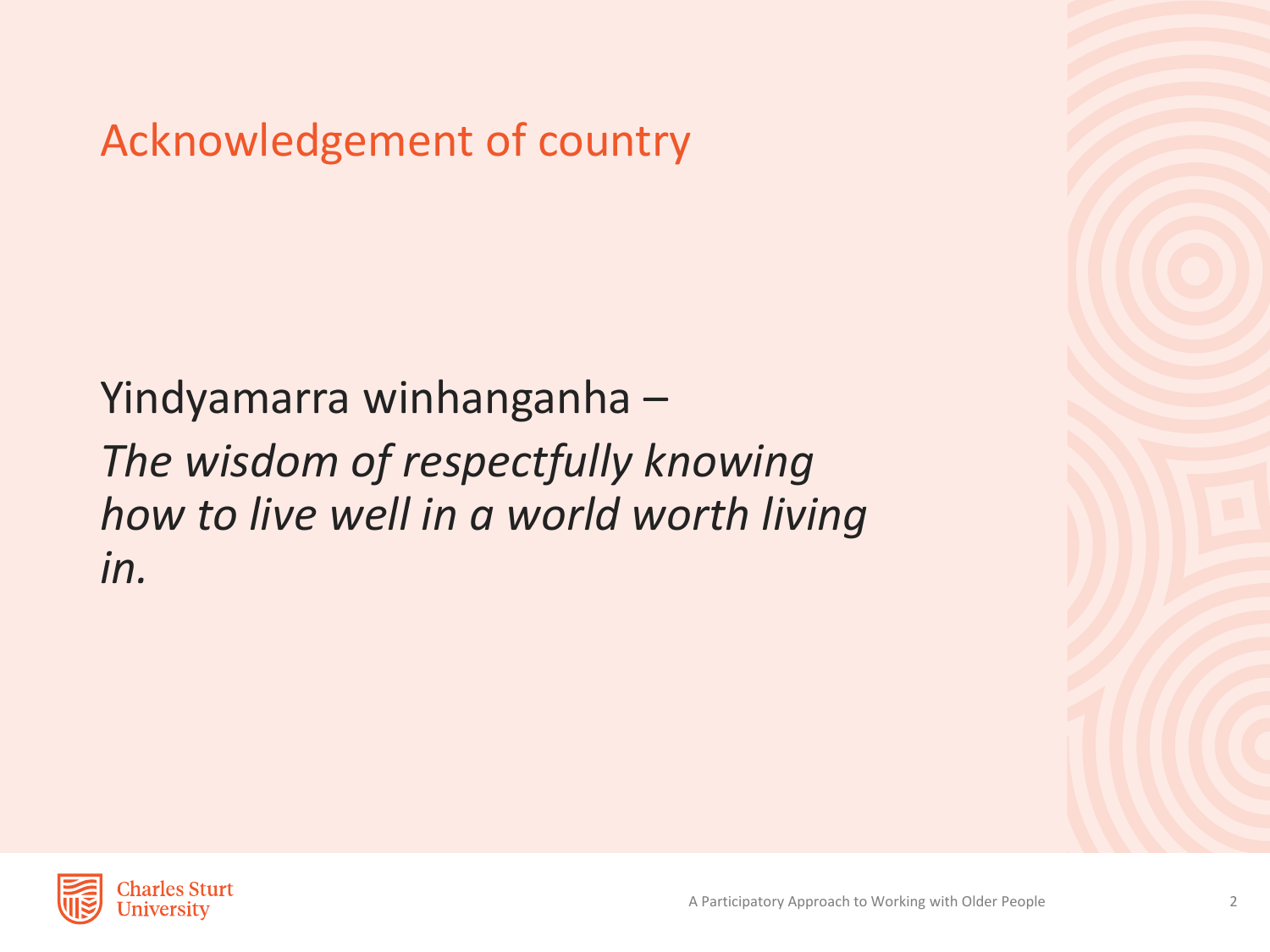## **Contents**

- The evolution of my paradigm
- Connotations of *caring for*
- What is a participatory approach?
- Implementing the approach clinical, teaching and research
- References and resources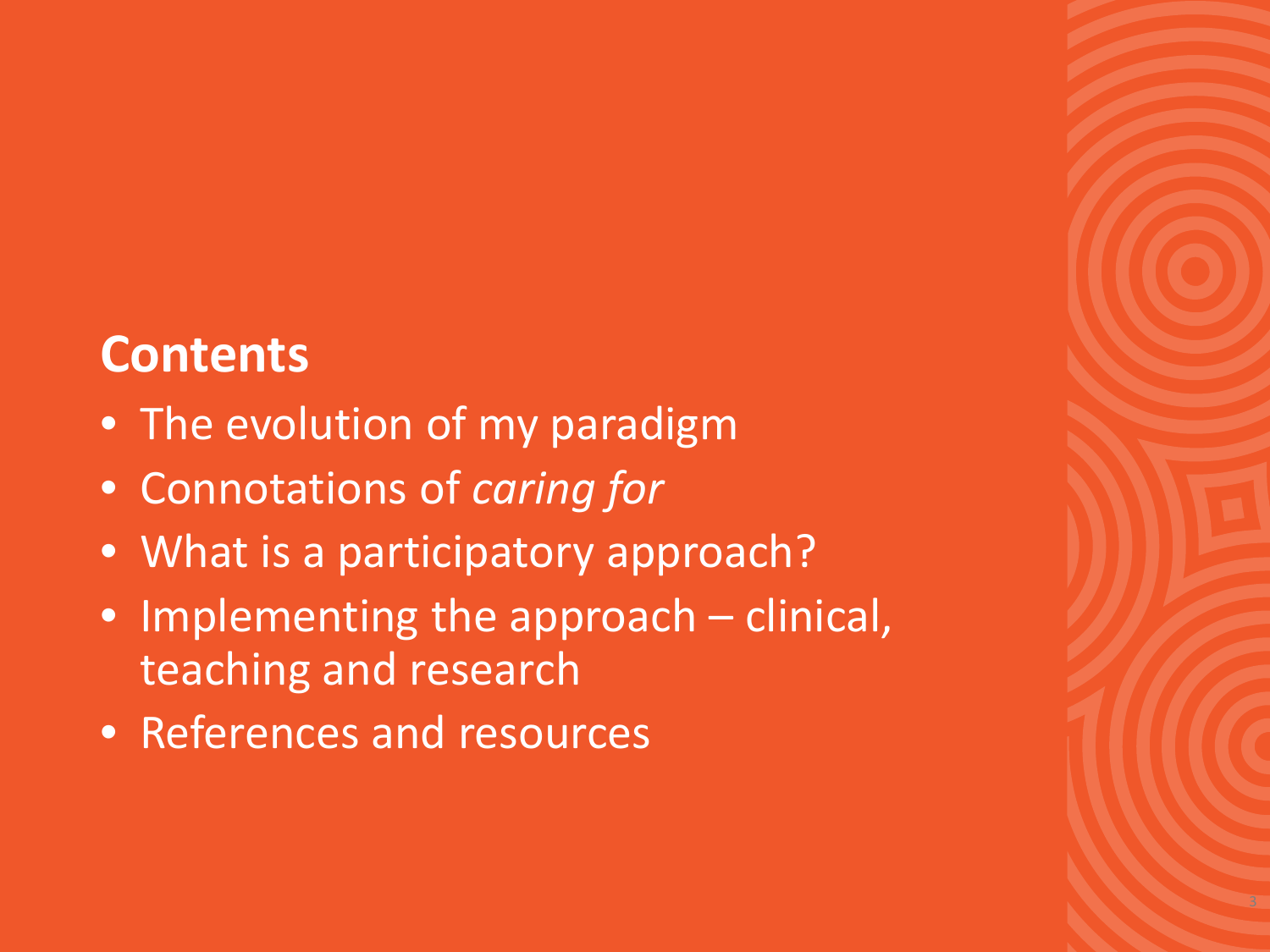## Evolution of the approach

#### **Evolves from**:

- Clinical experience
- What older people have taught me through teaching and research projects

### **Theorists:**

Rosemary Parse (2010) – Human - Becoming - Health Eric Berne (1968) – Transactional analysis

### **Congruent with:**

• Royal Commission – respect for the individual



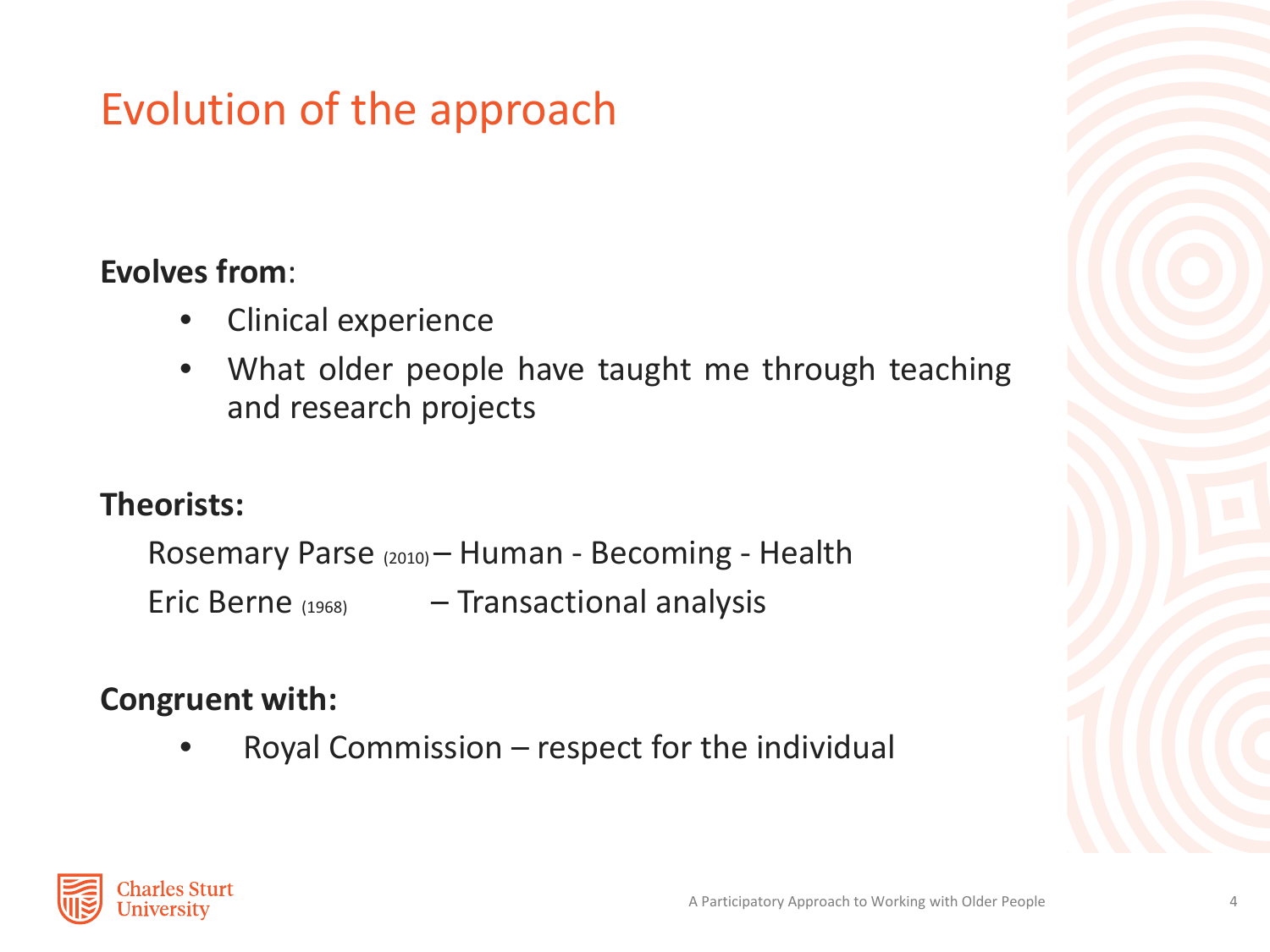## Connotations of *caring for*…

- Where do we learn about *care*?
- **Deficit**
- Power imbalance
- Infantilise
- Loss of autonomy, agency "love, dearie, honey"
- Compliance (consequences)
- Expectation of gratitude (consequences)

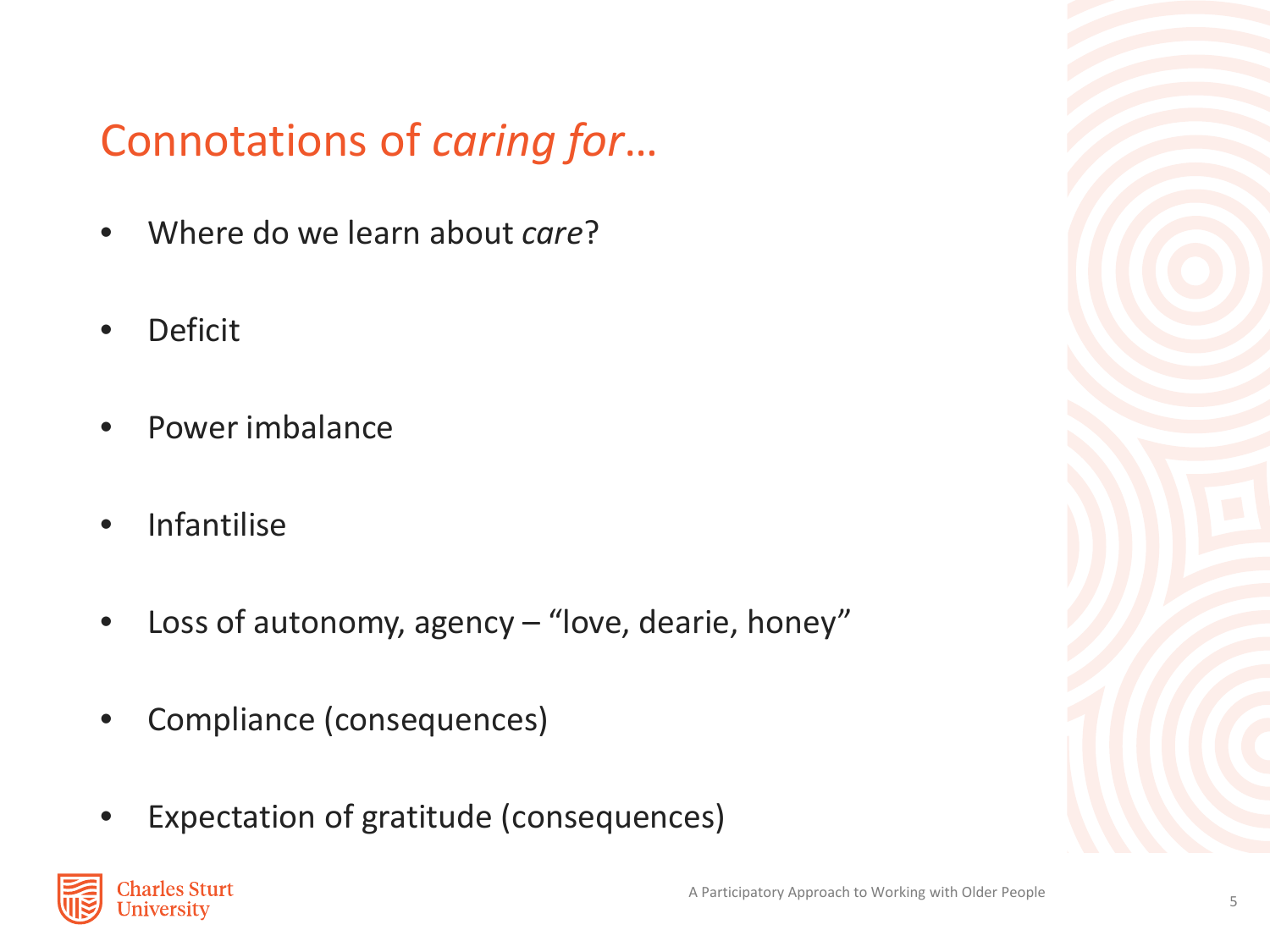### Patronising, infantalising interaction

https://www.pocketbook.co.uk/blog/2017/10/17/transactional-analysis



Originated by Eric Berne

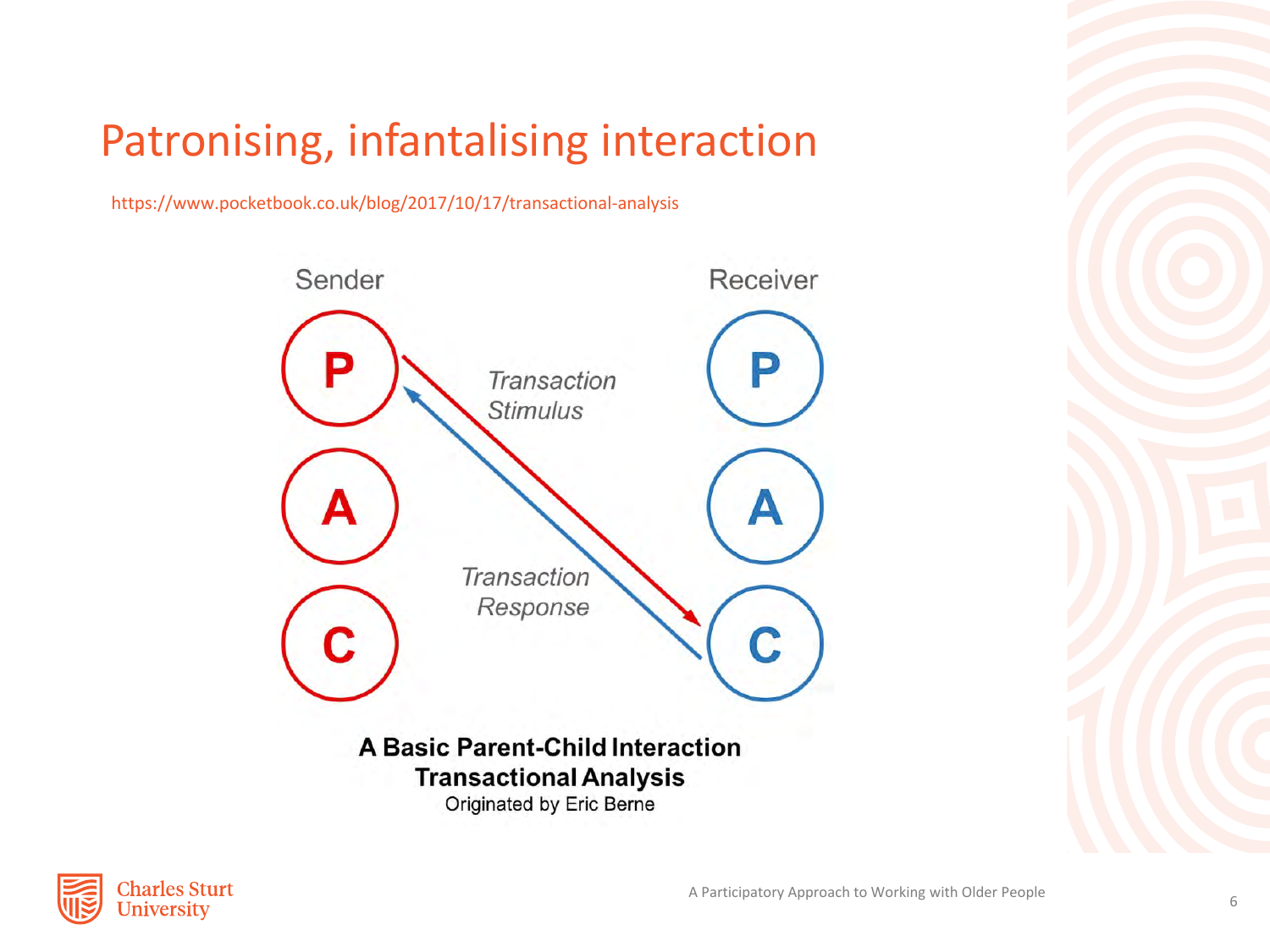### The individual – who is this person?







Personhood and autonomy

agency and respect mutually beneficial interactions

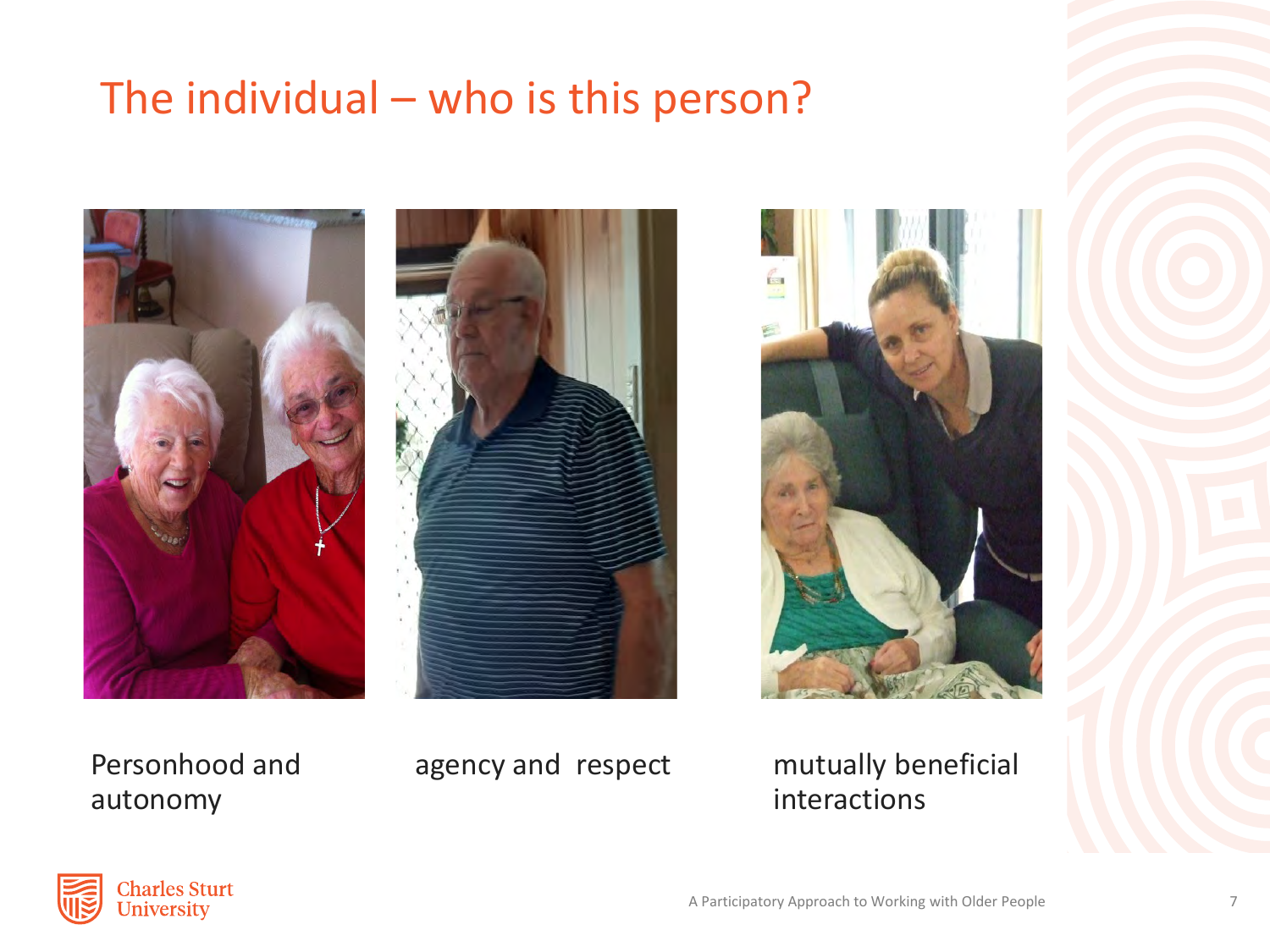## Can we change the interaction?

https://www.pocketbook.co.uk/blog/2017/10/17/transactional-analysis



Originated by Eric Berne

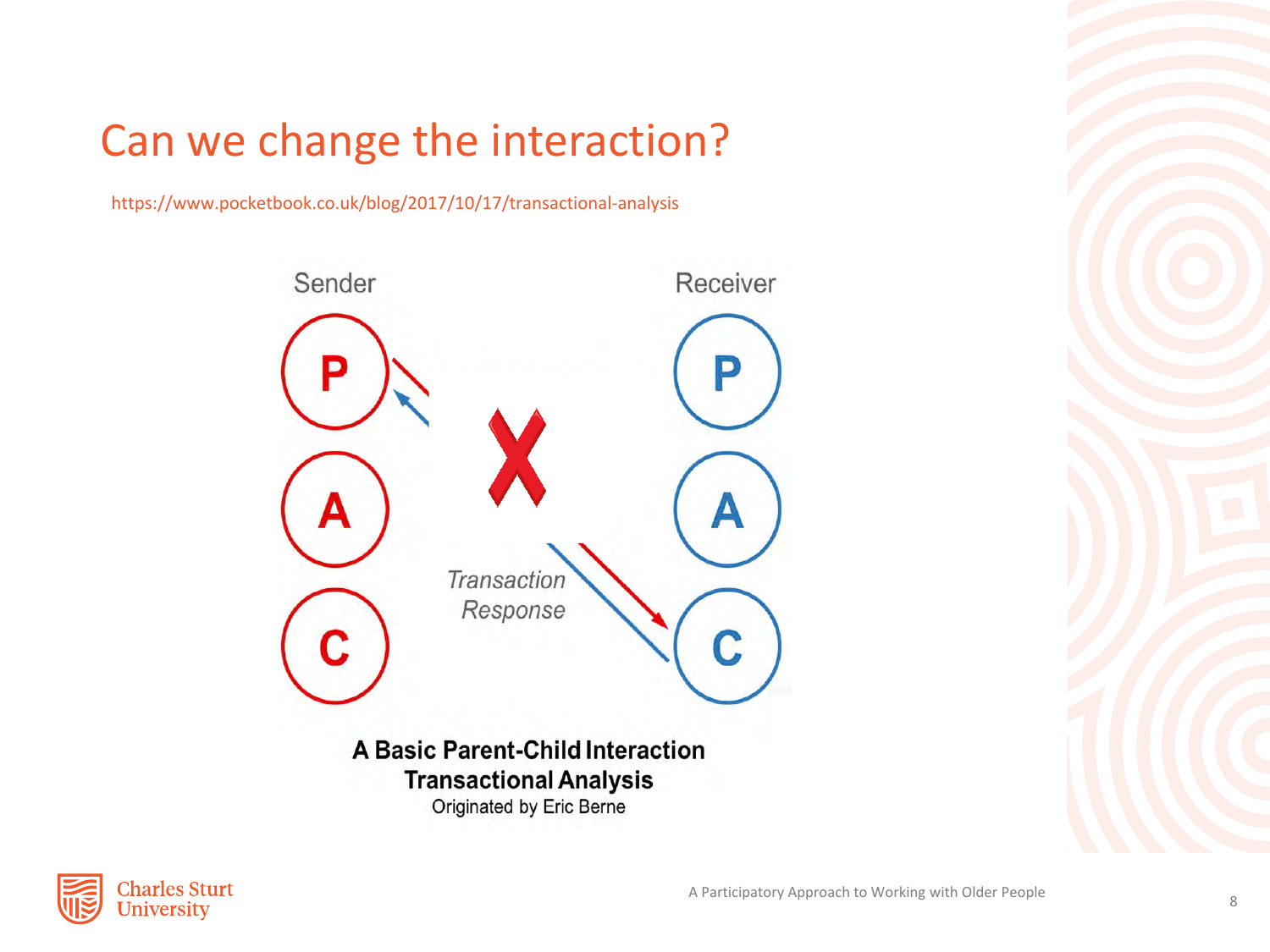### Participatory model



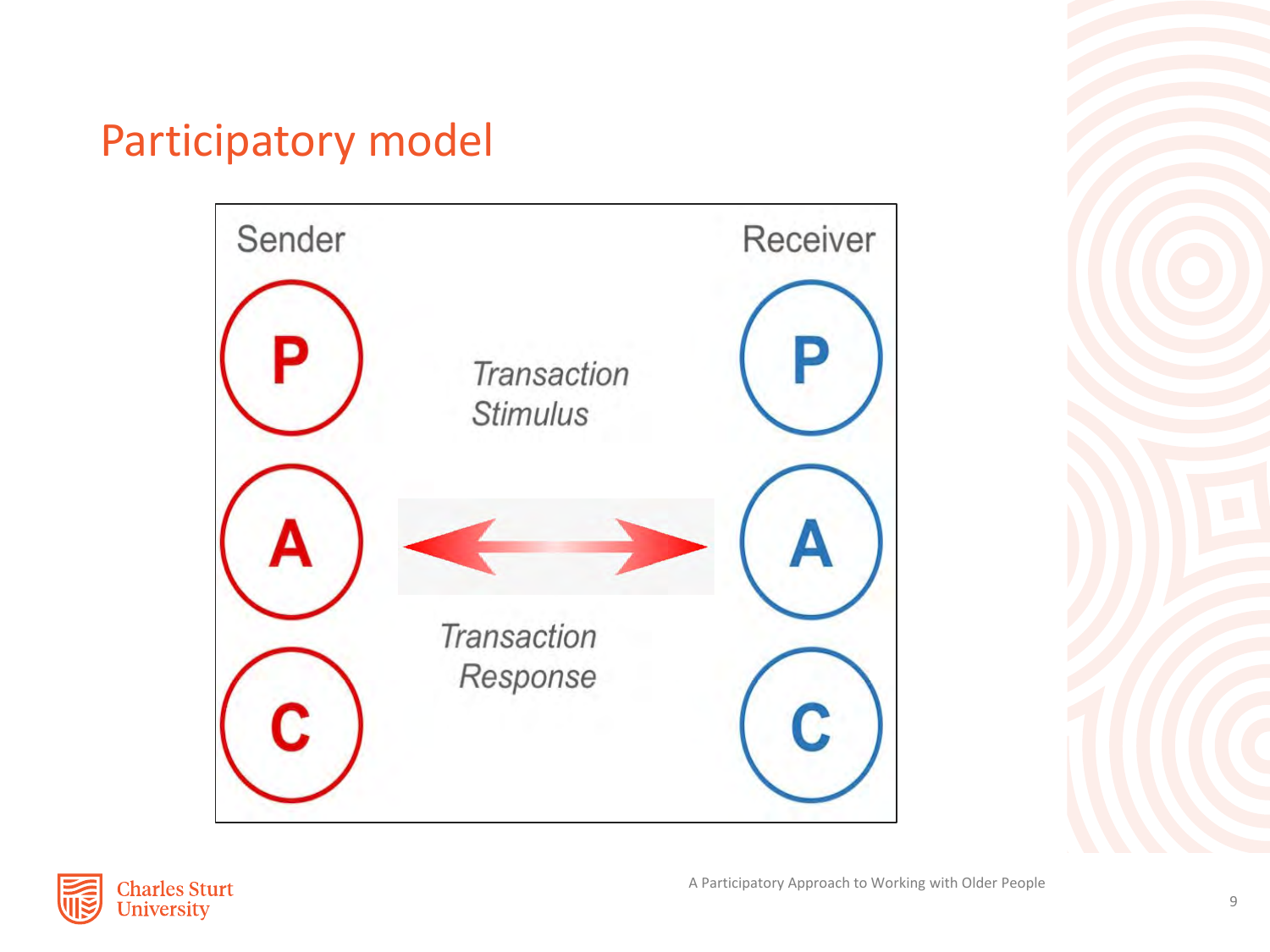### Participatory approach

- Respecting personhood, agency, autonomy
- *Working with* rather than *caring for*
- Working together to achieve mutually beneficial outcomes.
- Reciprocity and negotiation to achieve goals/well being/quality of life
- Authentically enacting the rights and responsibilities of all involved in the relationship

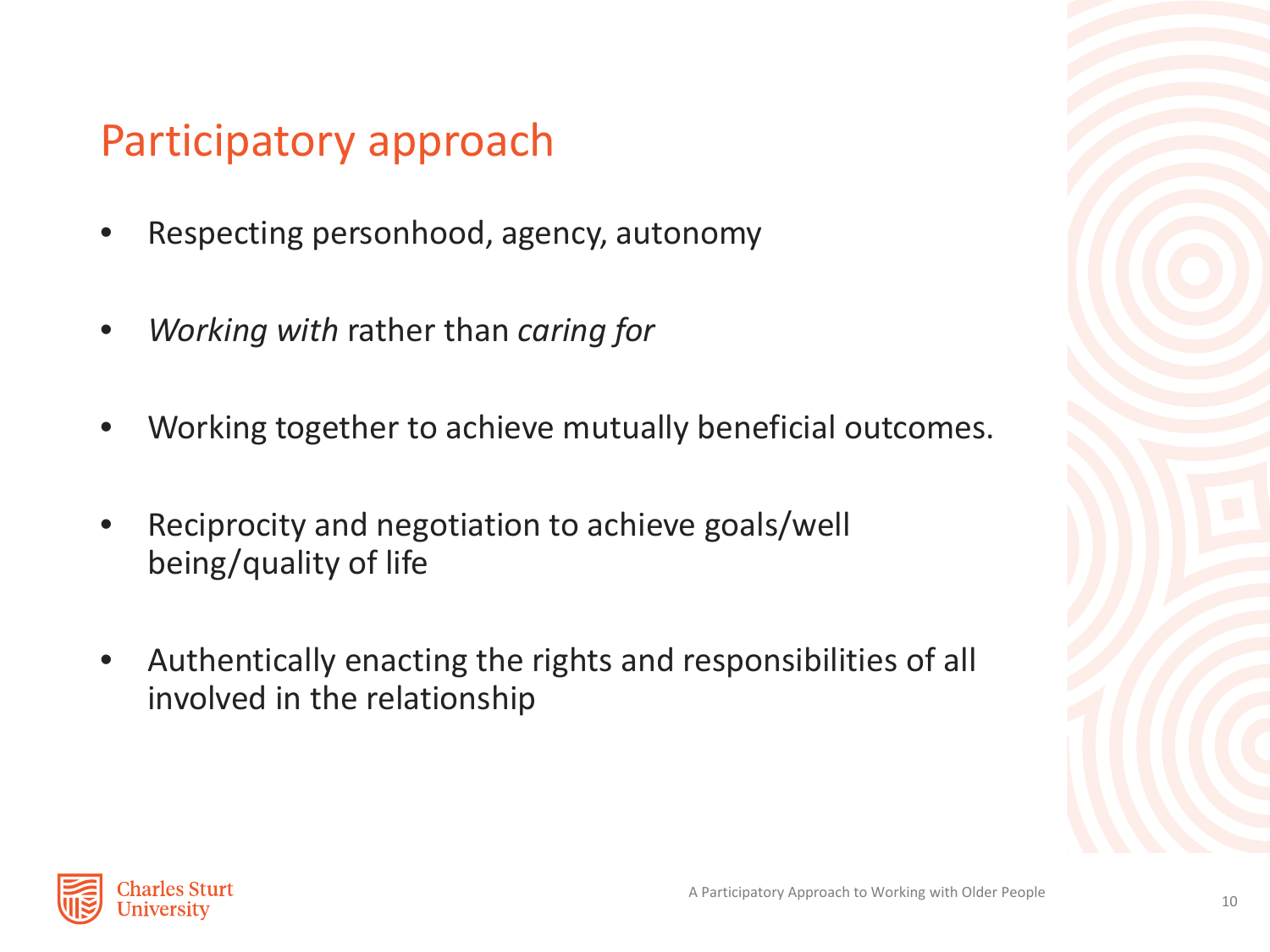### **Community - Dubbo** Community Forum – Submission to the Royal Commission (Maginnis,

Lawrence, Green, & Bernoth, 2019)



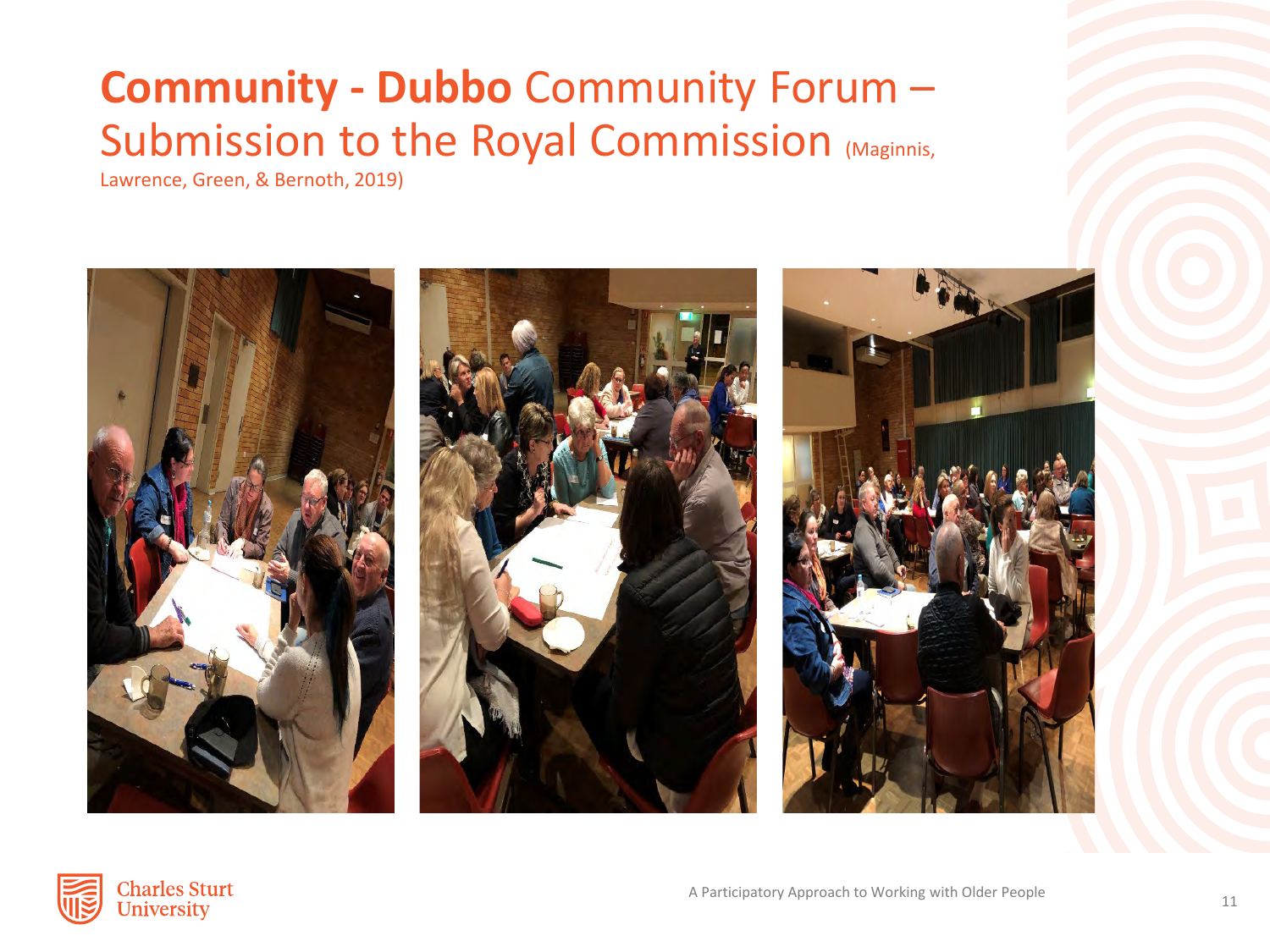### Community (another example)

**Hobart** - Participatory Care Model on Work Satisfaction of Care Workers and the Functionality, Connectedness, and Mental Health of Community-Dwelling Older People (Bernoth, Burmeister, Morrison, Islam, Onslow, & Cleary, 2016).



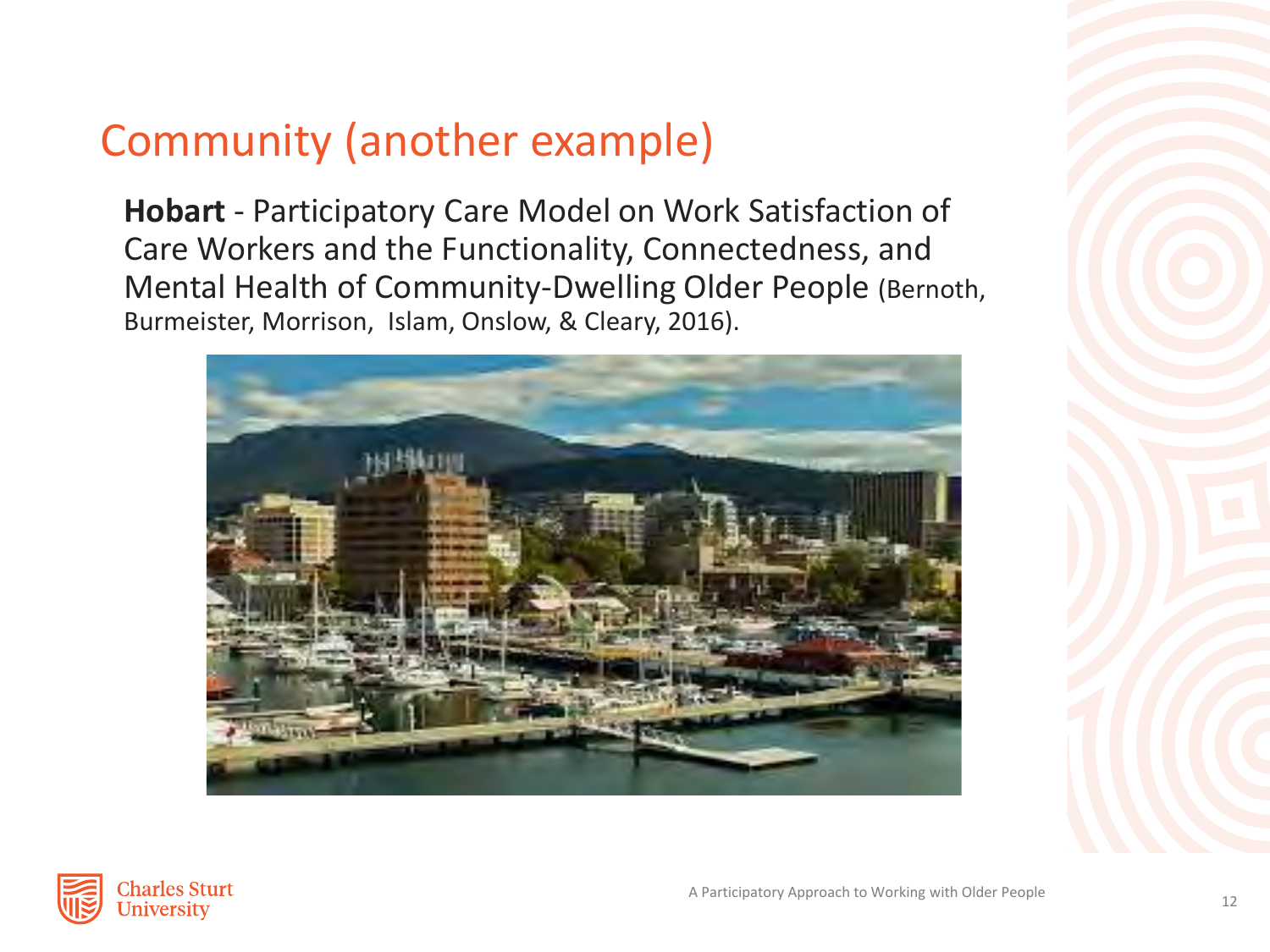### Other Research Projects (more details in the reference list)

**Indigenous research** - Sharing and valuing older Aboriginal people's voices about social and emotional wellbeing services: a strength-based approach for service providers (Gibson, Crockett, Dudgeon, Bernoth, & Lincoln, 2020).

**Wagga** Senior citizens – Enhancing connectedness through peer training for community-dwelling older people (Burmeister, Dietsch, Bernoth, & Cleary, 2016).



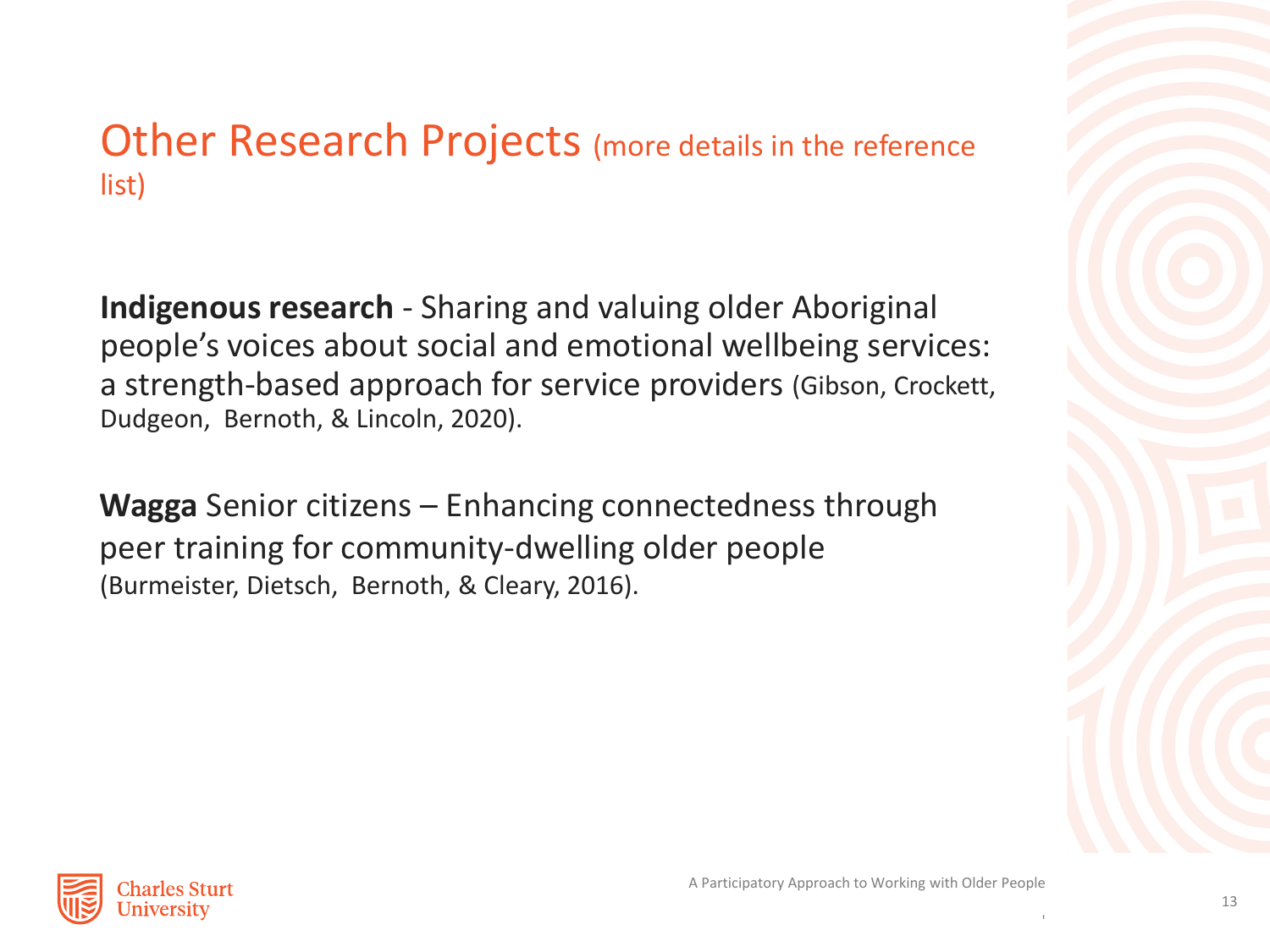## Clinical setting

### **Organisation one**:

- Teaching separate to the clinical
- Insufficient onsite mentoring
- Responsibility on those least able to effect change
- Lack of congruence throughout the organisation
- **Discord**

### **Organisation two**

- No alert of a "new approach"
- Working with the staff
- Mirroring approach
- Initial uncertainty leading to acceptance
- Organisation wide congruence, consistency, support

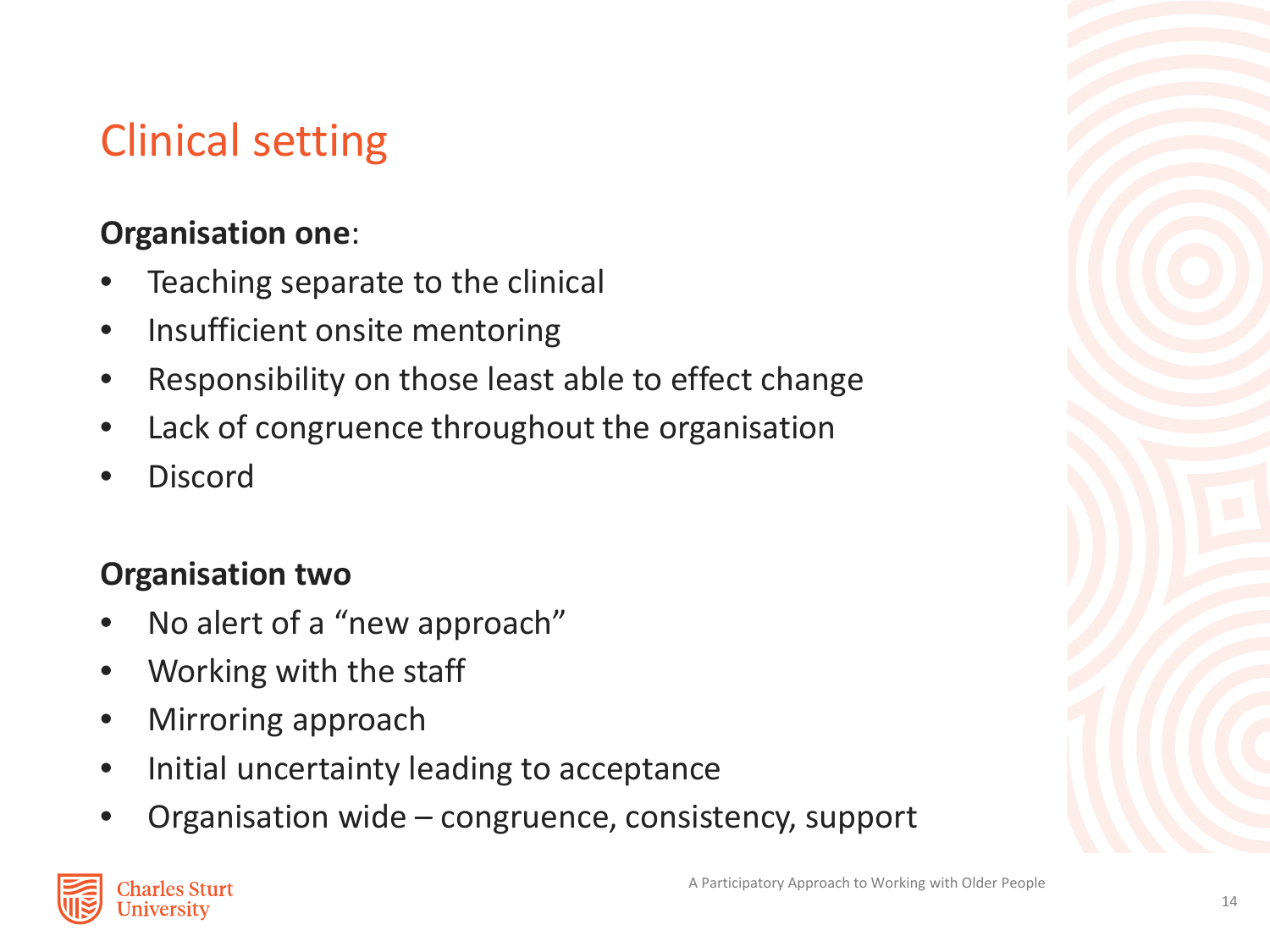### **Teaching**

Older people in the tutorials



Web site OPTEACH:

<http://www.opteach.com.au/>

Gwen (Example 1 @ 5mns)

• Collaboration between Charles Sturt and Holy Spirit Dubbo

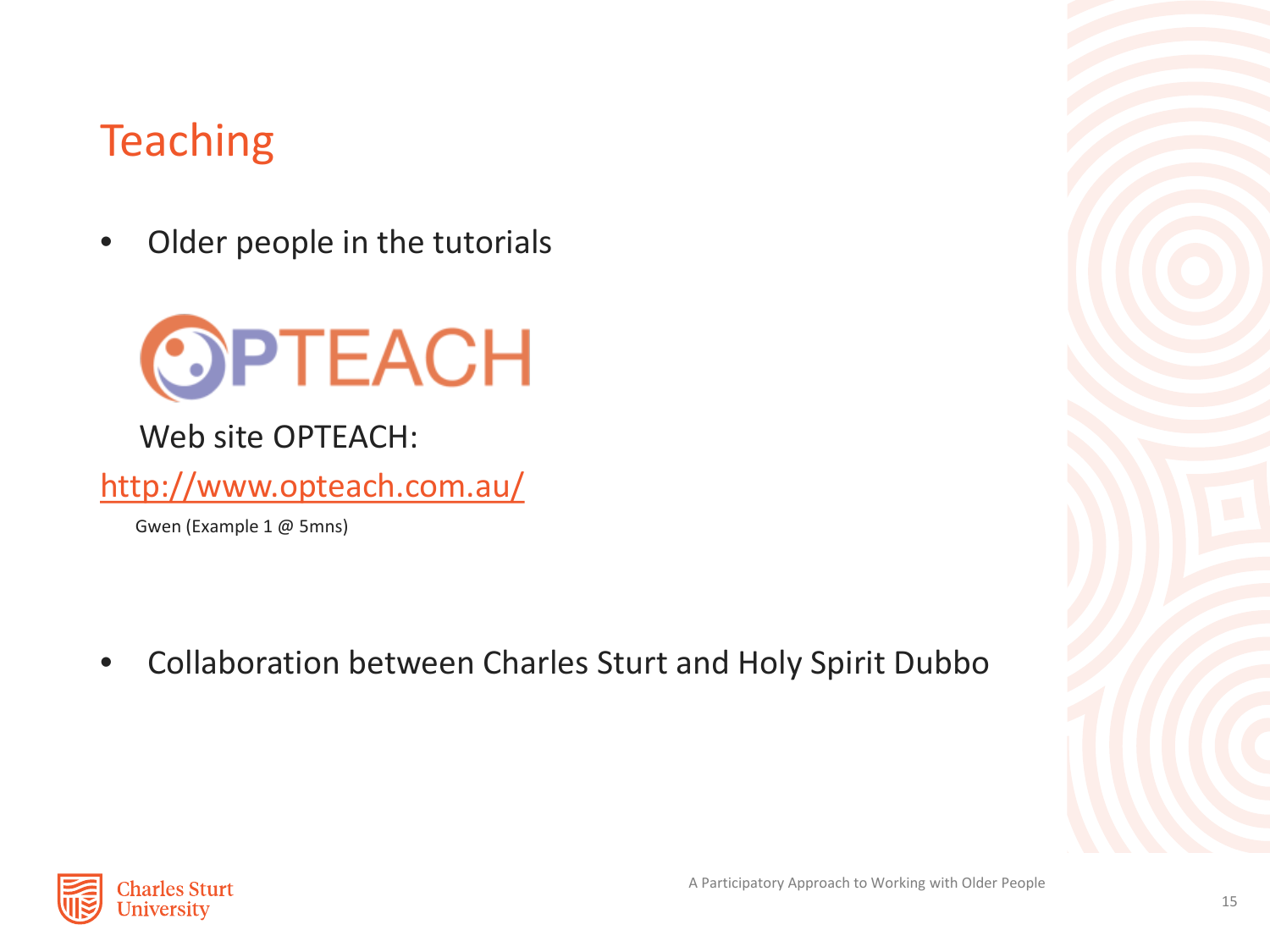### **Teaching**



Australian Educational Publishing Award winner, 2017

Australasian Association of Gerontology Highly Commended, 2017.



Local clinicians and older people contributed to the text and attended award celebrations

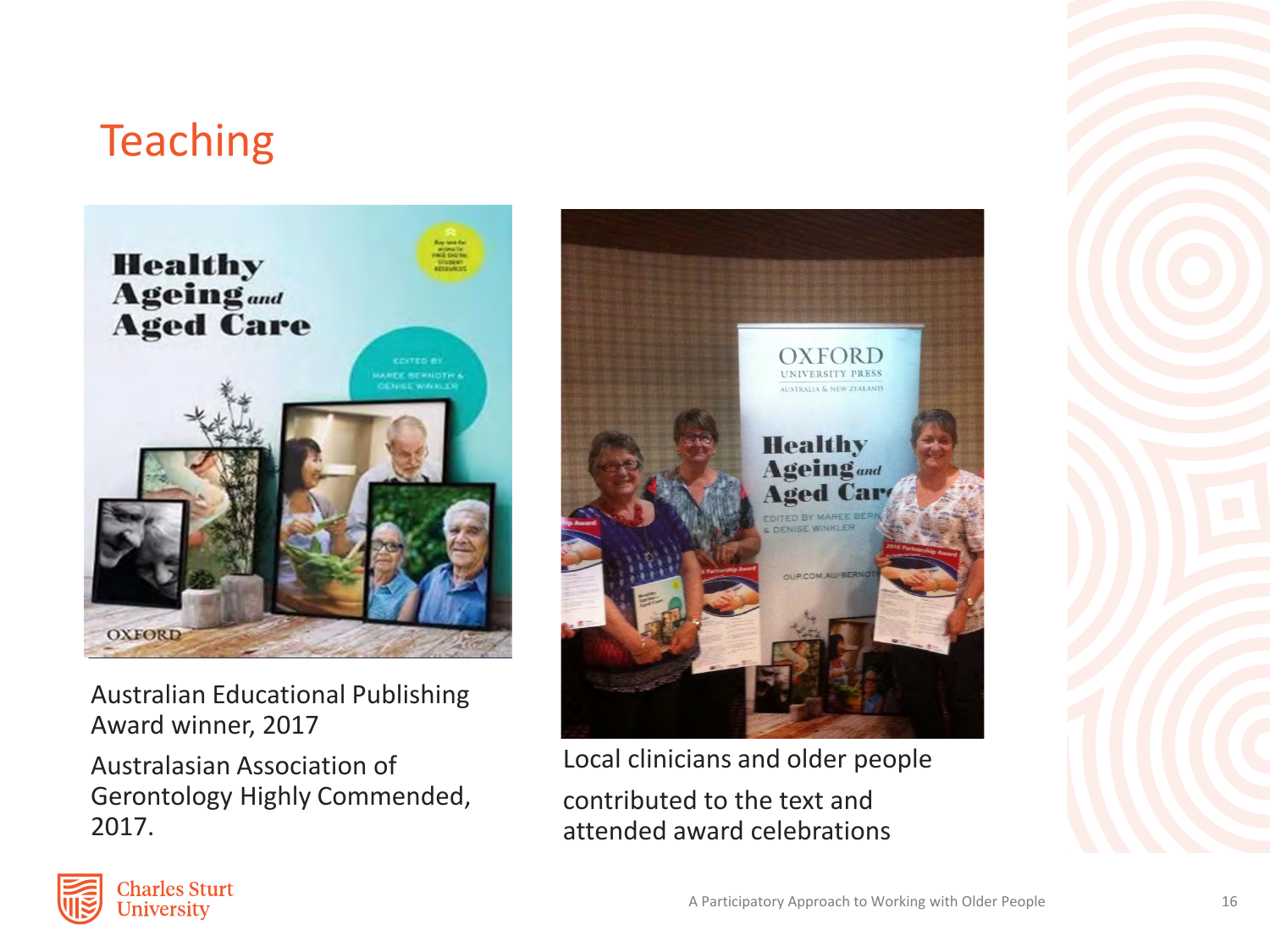## Organisational impacts of TA

Lucia Wuersch (2020) focused on the impact of the use of TA principles on the organisation.

The long-term impacts of TA:

- 1) a person-centred approach to organisational strategy;
- 2) shared skills and attitudes implemented in workplace practices;

3) increased organisational trust through coconstructed internal learning experiences.

TA was found to create a mutually beneficial work environment for both the employees and the organisation.

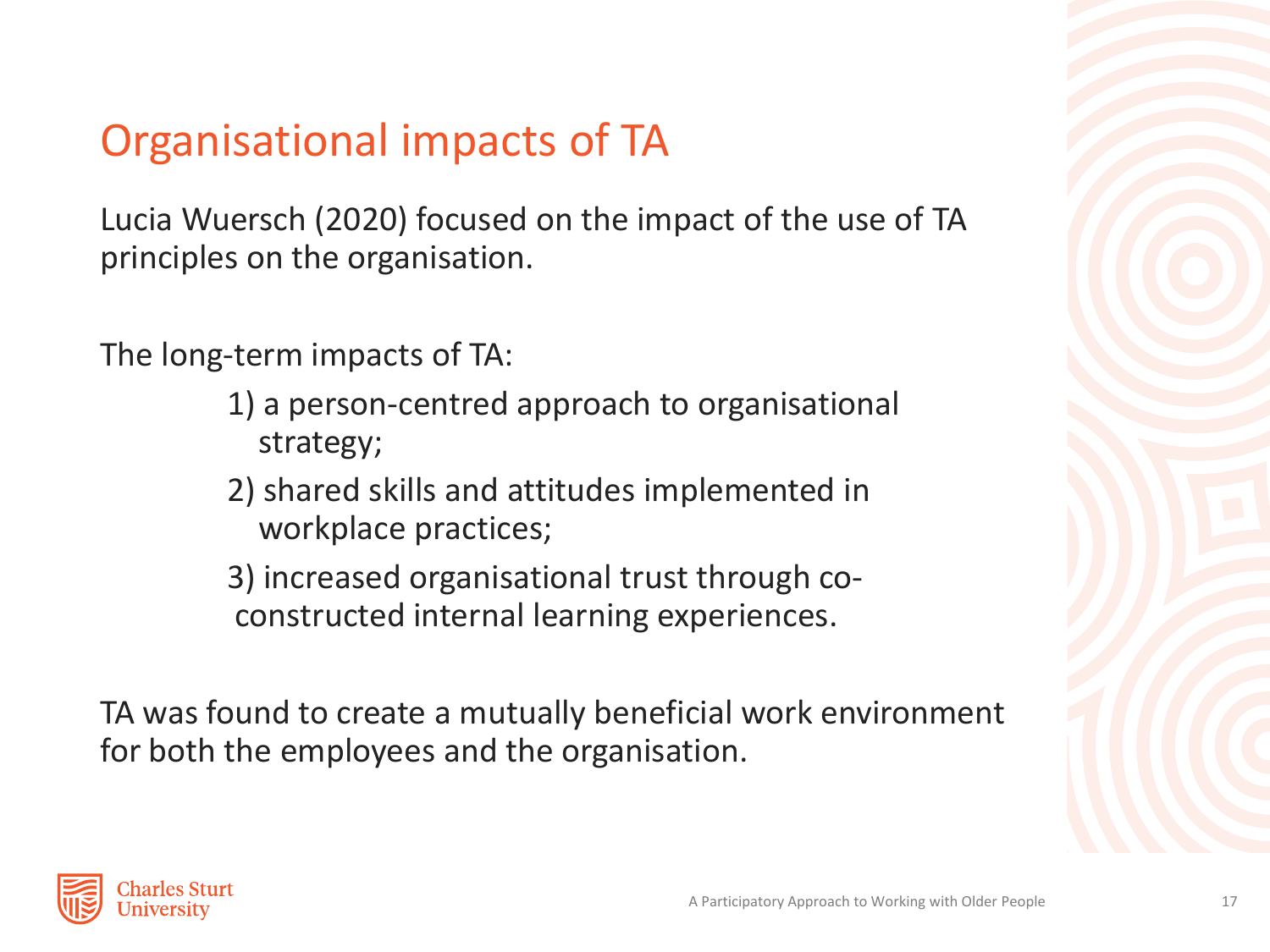### **Conclusion**

- I've shared an approach I use to interact with older people
- Changing attitudes from *caring for* to *working with* older people addresses infantalisation
- When TA is used in clinical settings, there needs to be a whole of organisation approach
- I continue to reflect on my interactions with students and older people to further champion attitudes and approaches that value and respect the individual

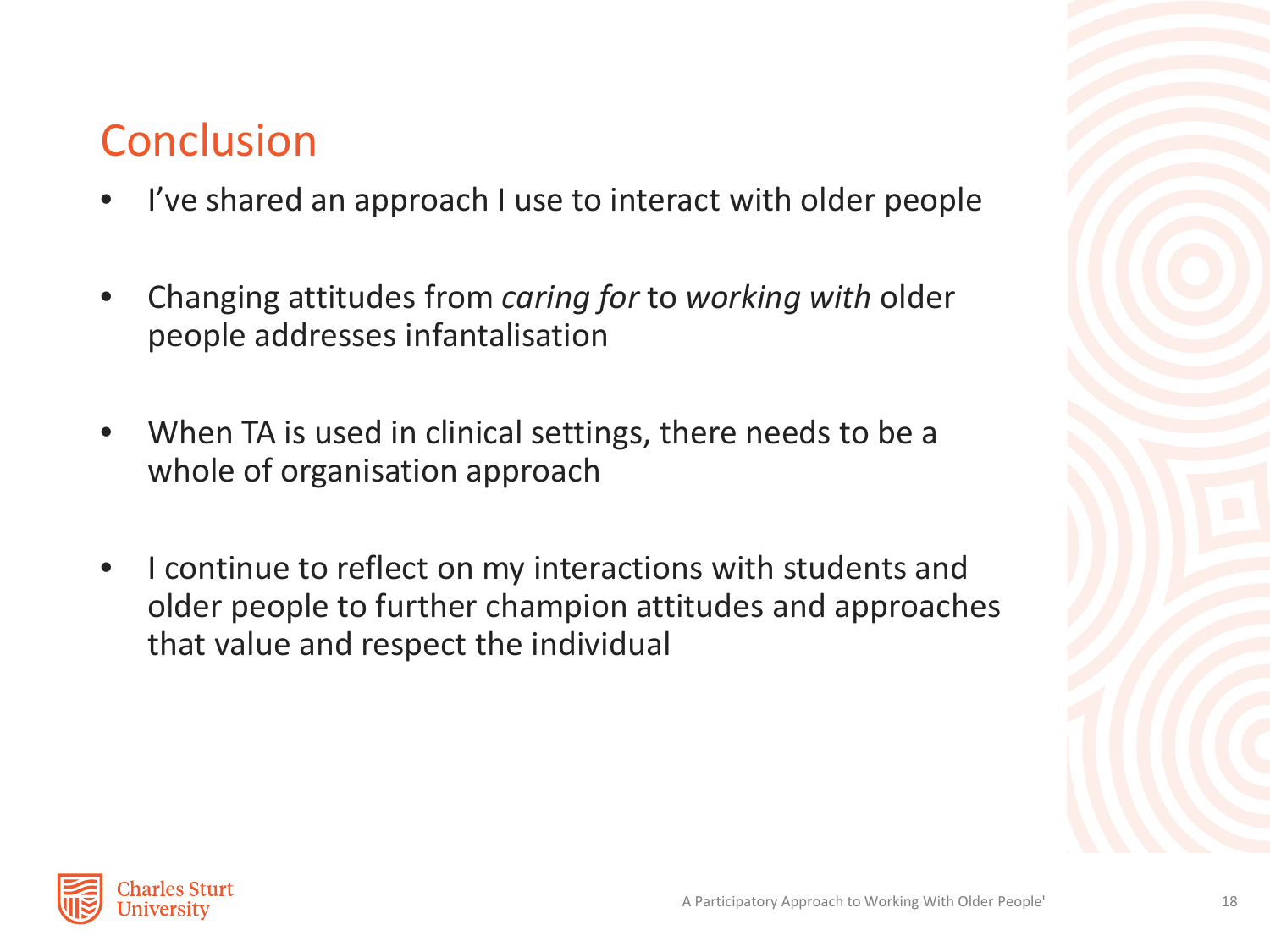# References and Resources

Anderson, J., Bernoth, M., & Croxon, L. (2017). Partnerships for learning and mentoring in aged care. *Australian nursing & midwifery journal*, *24*(7), 36-36.

Berne, E. (2011). *Games people play: The basic handbook of transactional analysis*. Tantor eBooks.

Bernoth, M., & Winkler, D. (2017). *Healthy ageing and aged care*. Oxford University Press.

Bernoth, M., Burmeister, O. K., Morrison, M., Islam, M. Z., Onslow, F., & Cleary, M. (2016). The Impact of a Participatory Care Model on Work Satisfaction of Care Workers and the Functionality, Connectedness, and Mental Health of Community-Dwelling Older People. *Issues in Mental Health Nursing*, *37*(6), 429-435.

Bernoth, M., Lawless, A., Croxon, L., & Anderson, J. (2015). Enabling Community Partnerships for Learning and Mentoring in Aged Care. *Wagga: Charles Sturt University*.

Burmeister, O. K., Bernoth, M., Dietsch, E., & Cleary, M. (2016). Enhancing connectedness through peer training for community-dwelling older people: A person centred approach. *Issues in Mental Health Nursing*, *37*(6), 406-411.

Burmeister, O. K., Bernoth, M., Dietsch, E., & Cleary, M. (2016). Enhancing connectedness through peer training for community-dwelling older people: A person centred approach. *Issues in Mental Health Nursing*, *37*(6), 406-411.

Effective Coaching Concepts

[https://executivecoachingconcepts.com/transactional-analysis-a-model-for-effective](https://executivecoachingconcepts.com/transactional-analysis-a-model-for-effective-communications/)communications/

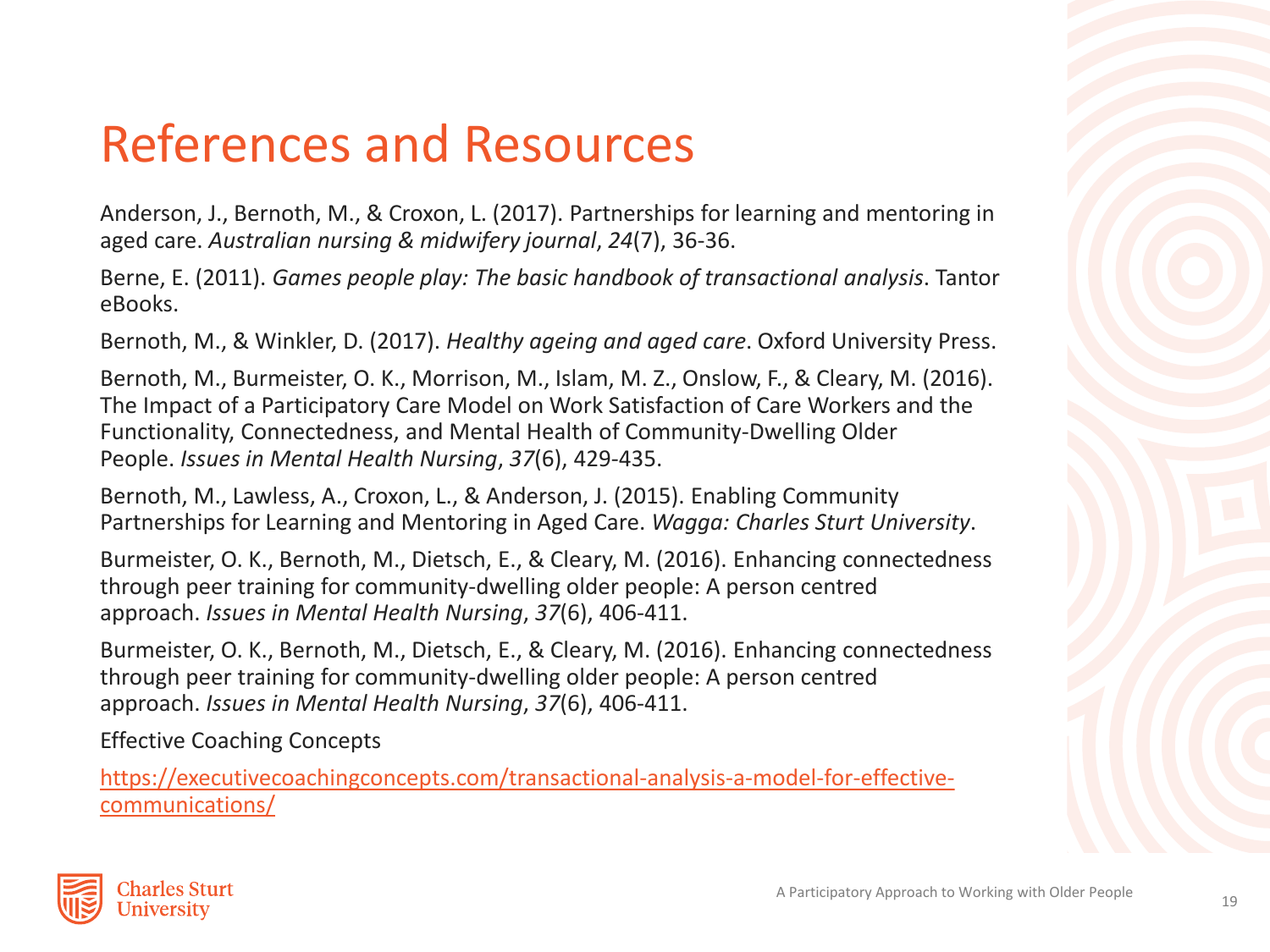### References and Resources

Gibson, C., Crockett, J., Dudgeon, P., Bernoth, M., & Lincoln, M. (2020). Sharing and valuing older Aboriginal people's voices about social and emotional wellbeing services: a strength-based approach for service providers. *Aging & mental health*, *24*(3), 481-488.

Hughes, C., Winkler, D., & Bernoth, M. (2018). Promoting health across the lifespan: Involving older people as teachers. *Australian Nursing and Midwifery Journal*, *25*(8), 40-40.

Hughes, C., Bernoth, M., & Winkler, D. (2019). Increasing the social participation of older rural residents: Opportunities offered by "OPTEACH". *Australian Journal of Rural Health*, *27*(4), 317-321.

Ibrahim, J. (2021). Aged care, altruism, dignity and respect. MJA Podcasts2021. Episode 7.

[https://www.mja.com.au/podcast/214/5/mja-podcasts-2021-episode-7-aged-care-altruism-dignity-and](https://www.mja.com.au/podcast/214/5/mja-podcasts-2021-episode-7-aged-care-altruism-dignity-and-respect-prof-joseph)respect-prof-joseph

Maginnis, C., Lawrence, J., Green, E., & Bernoth, M. (2019). The voice of a rural community: A submission to the Aged Care Royal Commission from Dubbo and surrounds.

Management Pocket Books

<https://www.pocketbook.co.uk/blog/2017/10/17/transactional-analysis/>

Parse, R. R. (2010). Human dignity: A humanbecoming ethical phenomenon. *Nursing Science Quarterly*, *23*(3), 257-262.

Tziros, G., Burmeister, O., & Bernoth, M. (2019). Key findings for Community Health to create a positive ageing experience. *Australian Nursing and Midwifery Journal*, *26*(6), 50.